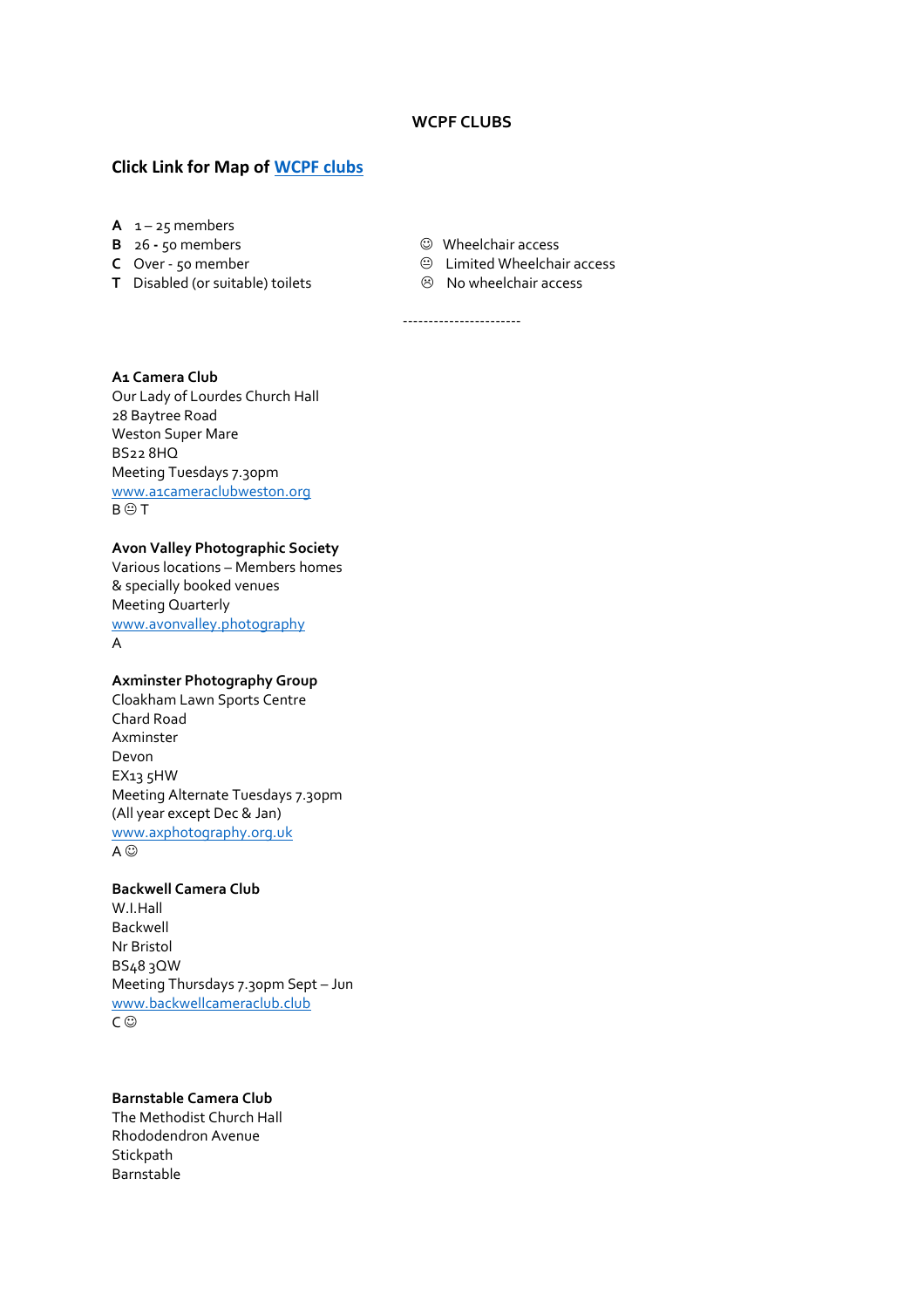North Devon EX31 2DJ Meeting Thursdays 7.30pm Sept – April [www.barnstaplecameraclub.co.uk](http://www.barnstaplecameraclub.co.uk/) B<sup>©</sup>

## **Bath Photographic Society**

St Stephen's Centre Lansdown Road Bath BA<sub>15</sub>SX Meeting Tuesdays 7.30pm Sept – June [www.bathphotographicsociety.org.uk](http://www.bathphotographicsociety.org.uk/) C <sup>©</sup>

## **Bideford Camera Club**

Blue Lights Hall Vernons Lane Appledore Devon EX39 1QU Meeting Most Tuesdays 7.30pm [www.bidefordcameraclub.co.uk](http://www.bidefordcameraclub.co.uk/)  $A \odot T$ 

# **Bleadon Photographic Group**

The Coronation Bleadon Weston-super-Mare Somerset BS24 0PH Meeting Tuesdays (excl  $3^{rd}$ ) 7.30pm Sept – May [www.bleadonphotographicgroup.co.uk](http://www.bleadonphotographicgroup.co.uk/)  $B \odot T$ 

### **Bodmin & District Camera Club**

St Petroc's Parish Centre Church Square Bodmin Cornwall PL31 2DP Meeting Mondays 7.30pm every two weeks [www.bodmincameraclub.org.uk](http://www.bodmincameraclub.org.uk/) B  $\odot$ 

## **Braunton Camera Club**

The Fortesque House Club 23 Wrafton Road Braunton North Devon EX33 2BT Meeting Mondays 7.30pm [www.brauntoncameraclub.co.uk](http://www.brauntoncameraclub.co.uk/) B  $\odot$ 

**Bridgwater Photographic Society**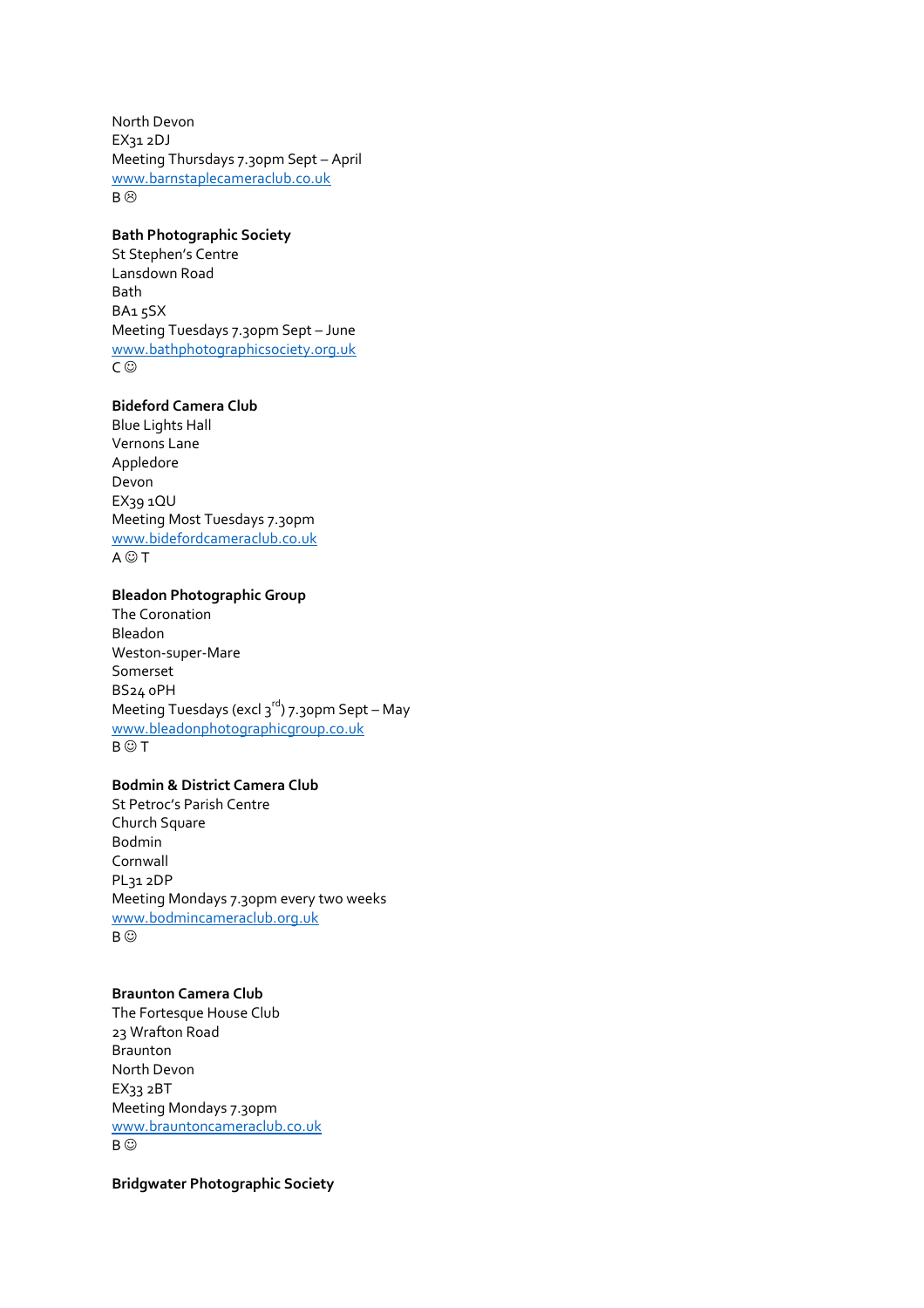The Community Centre Parkway Sydenham Bridgwater Somerset TA6 4HU Meeting Tuesdays 7.45pm Sept – May [www.bwps.org.uk](http://www.bwps.org.uk/) B ©

### **Bridport Camera Club**

Bridport Town Hall East Street Bridport DT6 3HA Meeting Alternate Wednesdays 7.30pm [www.bridportcameraclub.co.uk](http://www.bridportcameraclub.co.uk/)  $B \odot T$ 

### **Bristol Photographic Society**

Unit 13 Montpelier Central Bristol BS6 6EE Meeting Wednesdays 7.30pm [www.bristolphoto.org.uk](http://www.bristolphoto.org.uk/)  $C \odot T$ 

### **Burnham on Sea Camera Club**

Bay Centre, Cassis Close Burnham on Sea Somerset TA8 1NN Meeting Tuesdays 7pm Sept – June [www.boscc.org.uk](http://www.boscc.org.uk/) C ⓒ

# **Calne Camera Club**

The Lansdowne Hall Petty Lane Derry Hill Wilts SN11 9QY Meeting Mondays 7.30pm [www.calnecameraclub.co.uk](http://www.calnecameraclub.co.uk/)  $B$   $\odot$ 

# **Camborne & Redruth Camera Club**

Camborne Community Centre South Terrace Camborne Cornwall TR14 8SU Meeting Thursdays 7.30pm Sept - April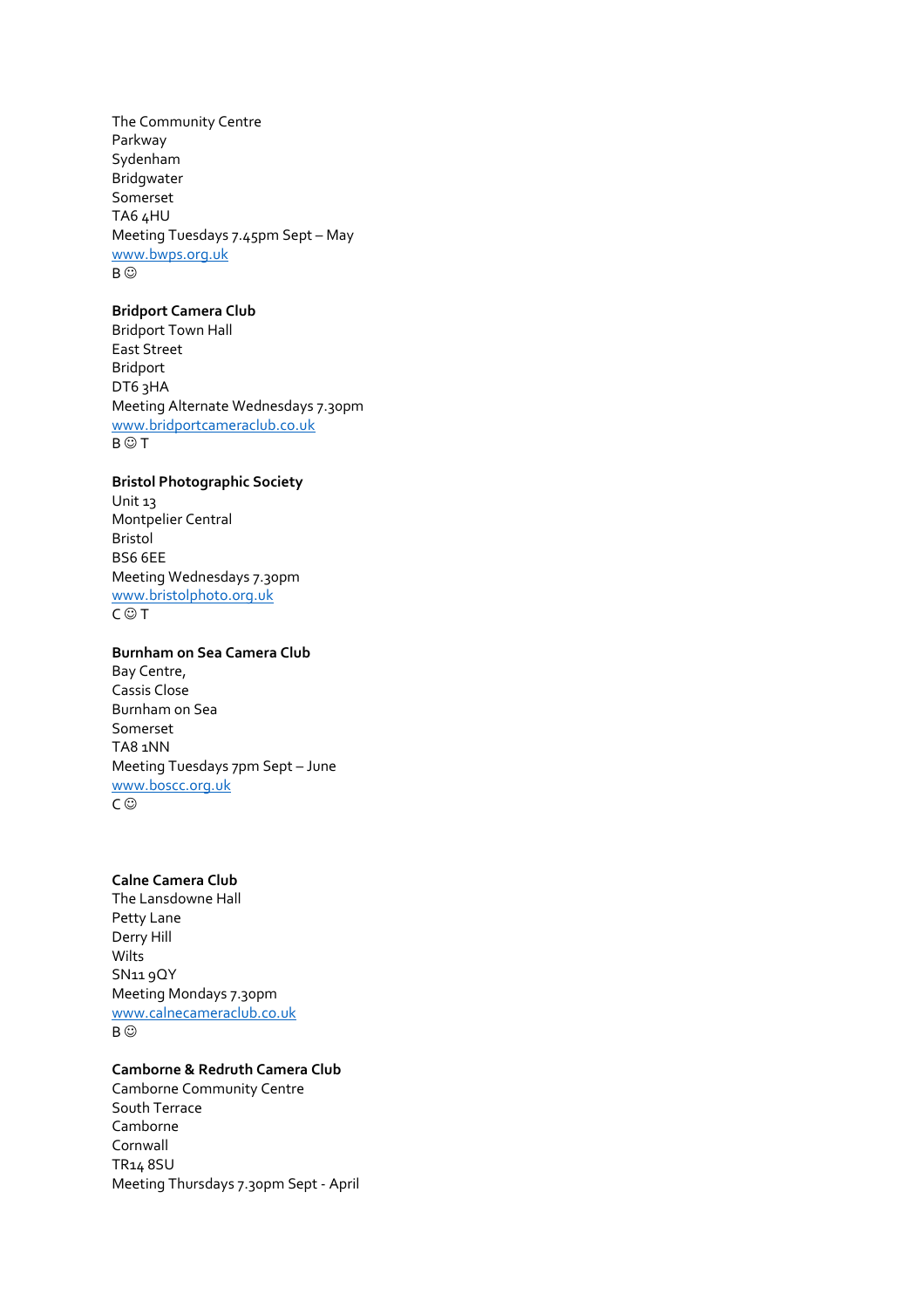#### [www.camborne-redruth-cameraclub.co.uk](http://www.camborne-redruth-cameraclub.co.uk/)  $A \odot T$

## **Chard Camera Club**

Chard Baptist Church Hall 9 Holyrood Street Chard Somerset TA20 2AH Meeting Thursdays 7.30pm (Not July or Aug or last Thurs of month) [www.chardcameraclub.org.uk](http://www.chardcameraclub.org.uk/)  $A \bigcirc T$ 

## **Cirencester Camera Club**

The Parish Hall Watermoor Cirencester Gloucestershire GL7 1NE Meeting Mondays 7.30pm Sept – May [www.cirencestercameraclub.org](http://www.cirencestercameraclub.org/) B ©

### **Colyford & District Photographic Club**

Colyford Memorial Hall Swan Hill Road Colyford Devon EX24 6QJ Meeting  $2^{nd}$  &  $4^{th}$  Wednesdays 7.30 – 9.30pm [www.colyford-photographic-club.co.uk](https://www.colyford-photographic-club.co.uk/) A  $\odot$ 

## **Cornwall Photographic Alliance**

An Alliance of Cornish Clubs [www.cornwall-photographic-alliance.co.uk](http://www.cornwall-photographic-alliance.co.uk/)

# **Corsham Photographic Club**

Church House Church Street Corsham Wilts SN13 0BY Meeting Fridays 7.30pm Sept – June [www.corshamphotographicclub.co.uk](http://www.corshamphotographicclub.co.uk/) A ⊕

# **Crediton Photography Club** Masonic Hall Union Road

Crediton Devon EX17 3AW Meeting Fridays 7.30pm Sept – April [www.creditonphotographyclub.co.uk](http://www.creditonphotographyclub.co.uk/) B<sup>®</sup>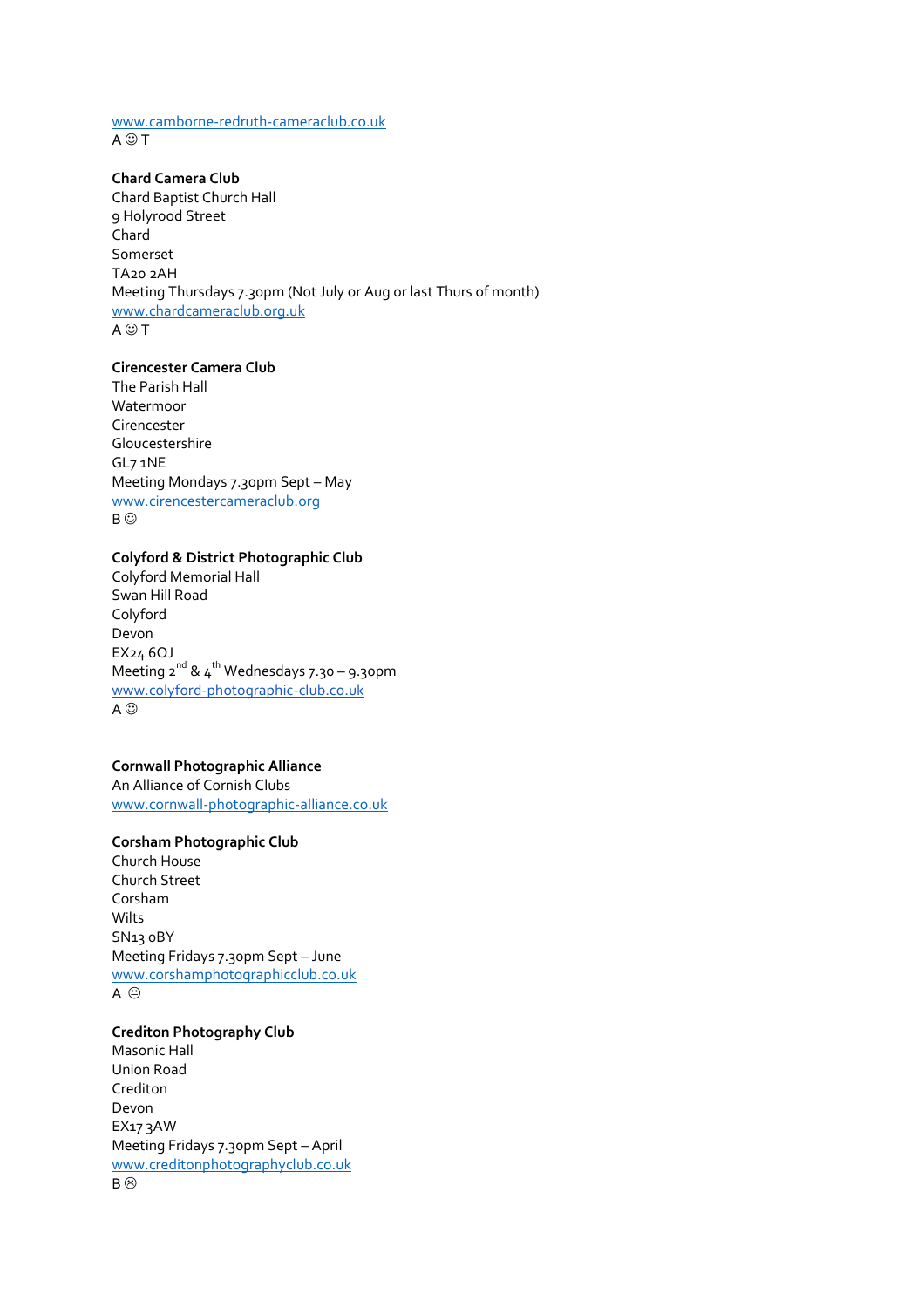### **Crossbow Camera Club**

Crossbow House School Road Frampton Cotterell Bristol BS36 2DB Meeting Thursdays 7.45pm [www.crossbowcameraclub.co.uk](http://www.crossbowcameraclub.co.uk/) A  $\odot$ 

### **Dawlish & Teignmouth Camera Club**

Holcombe Village Hall Holcombe Road Holcombe Dawlish Devon EX7 0LF Meeting Wednesdays 7.30pm Sept – April [www.dawlishteignmouthcameraclub.co.uk](http://www.dawlishteignmouthcameraclub.co.uk/) **B** ©T

### **Devizes Camera Club**

Devizes Sports Club London Road Devizes Wilts SN10 2DL Meeting Tuesdays 7.45pm [www.devizescameraclub.co.uk](http://www.devizescameraclub.co.uk/) B ©

# **Dorchester Camera Club**

The Brownsword Hall Pummery Square Poundbury Dorchester Dorset DT1 3GW Meeting Mondays 7.30pm [www.dorchestercameraclub.co.uk](http://www.dorchestercameraclub.co.uk/) C ⓒ

# **Downend Camera Club**

The Assembly Hall Salisbury Road Downend Bristol BS16 5RA Meeting Tuesdays 7.45pm [www.downendcameraclub.org.uk](http://www.downendcameraclub.org.uk/)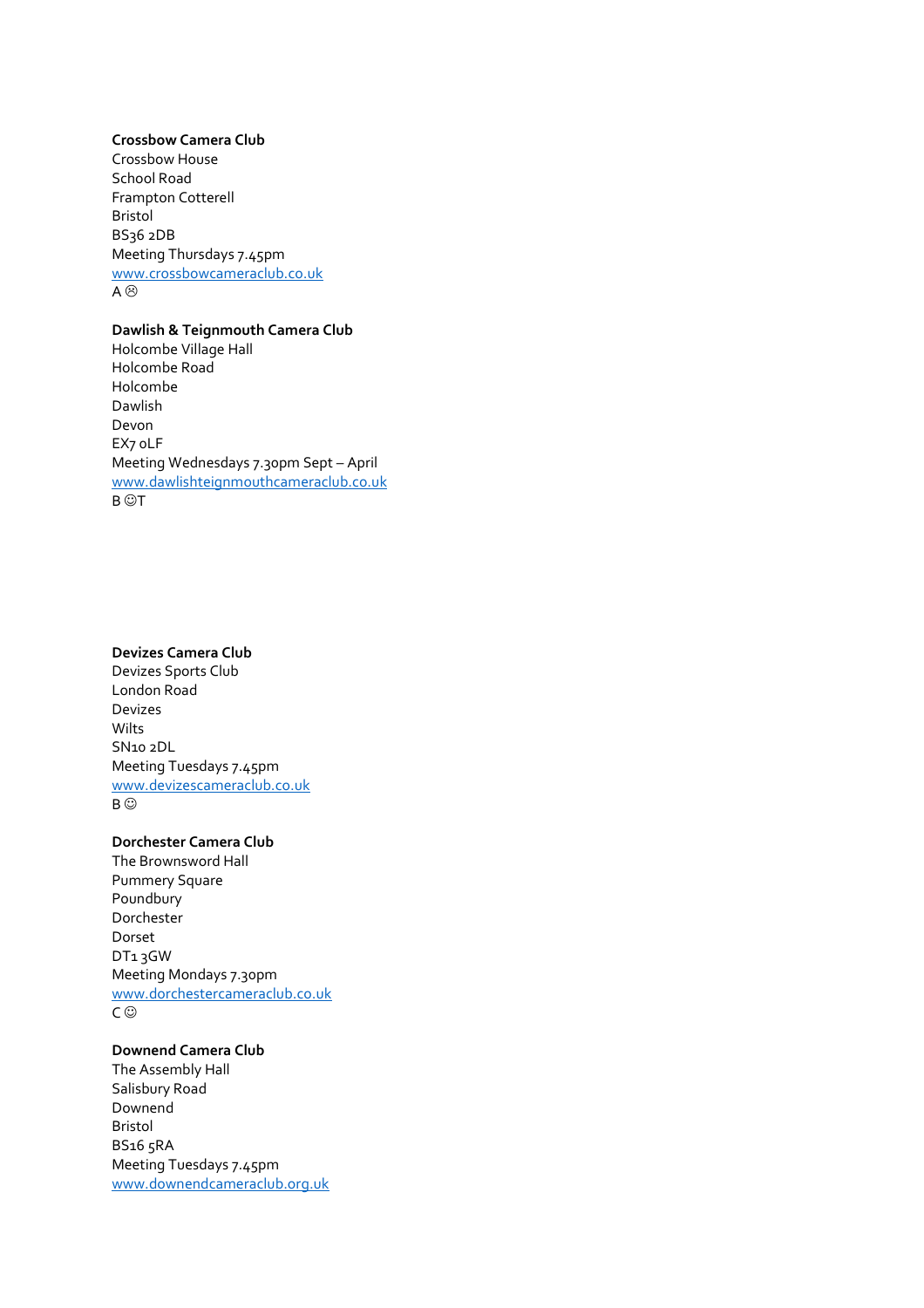B ⓒ

### **Dulverton Camera Club**

Brushford Village Hall Dulverton Somerset TA22 9AH Meeting Tuesdays 7.30pm Oct – March [www.dulvertoncameraclub.co.uk](http://www.dulvertoncameraclub.co.uk/)  $A \odot T$ 

# **Exeter Camera Club**

Coaver Club Matford Lane Exeter Devon EX2 4PS Meeting Thursdays 7.00/7.30pm Sept – May [www.exetercameraclub.co.uk](http://www.exetercameraclub.co.uk/) C<sup>3</sup>

### **Exmouth Photo Group**

The Judith Telfer Centre Exmouth Community College Gipsy Lane Exmouth Devon EX8 3AF Meeting Wednesdays 7.30pm Sept – April [www.exmouthphotogroup.com](http://www.exmouthphotogroup.com/) B ⓒ

# **Falmouth Camera Club**

Athenaeum Club Kimberley Place Falmouth Cornwall TR11 3QL Meeting Thursdays 7.30pm Sept – March [www.falmouthcameraclub.co.uk](http://www.falmouthcameraclub.co.uk/) B<sup>e</sup>

# **Fowey River Camera Club**

Squires Field Community Centre Langurtho Road Fowey Cornwall PL23 1EQ Meeting Thursdays every two weeks 7.30pm Mid-Sept – end of April [www.foweyrivercameraclub.co.uk](http://www.foweyrivercameraclub.co.uk/)  $A \odot T$ 

# **Frome Selwood Photographic Society**

Frome Cricket Club Headquarters Fromefield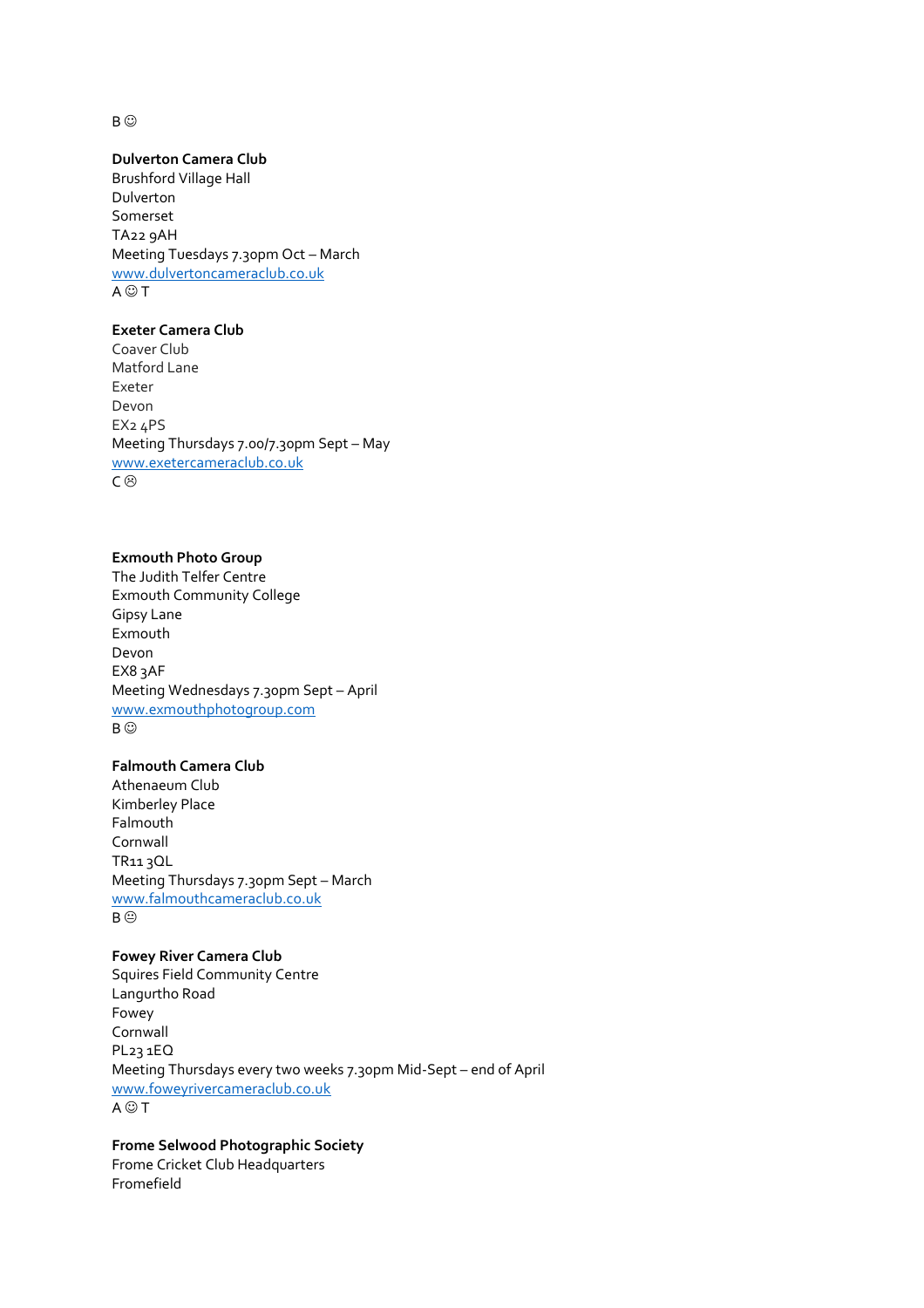Frome Somerset BA11 2EH Meeting  $2^{nd}$  &  $4^{th}$  Wednesdays 8.00pm [www.fromeselwoodps.co.uk](http://www.fromeselwoodps.co.uk/) A  $\odot$ 

**Frome Wessex Photographic** Beckington Village Hall Beckington Somerset BA11 6SH Meeting Fridays 7.45pm Sept – end of May [www.fromewessexcameraclub.com](http://www.fromewessexcameraclub.com/) C ⓒ

## **Hanham Photographic society**

Hanham Methodist Church Hall Chapel road Hanham Bristol BS15 8SD Meeting Wednesdays 7.45pm [www.hanhamphoto.org.uk](http://www.hanhamphoto.org.uk/)  $B \odot T$ 

### **Helston Photographic Club**

The Meeting Room, The Helston Fire Station Redruth Road Helston Cornwall TR13 8NR Meeting Fortnightly 7.30pm sept – March [www.helstonphotographicclub.co.uk](http://www.helstonphotographicclub.co.uk/)  $A \bigcirc T$ 

### **Highworth Camera Club**

Highworth Community Centre The Dormers Highworth Swindon Wilts SN6 7PQ Meeting 2<sup>nd</sup> Tuesdays of month 7.30pm [www.highworthcameraclub.com](http://www.highworthcameraclub.com/) B ©

## **Honiton Camera Club**

The Methodist School Room Chapel Street, off New Road Honiton Devon EX14 8EU Meeting Fridays – fortnightly 7.30pm Sept – April [www.honitoncameraclub.co.uk](http://www.honitoncameraclub.co.uk/)  $B \odot T$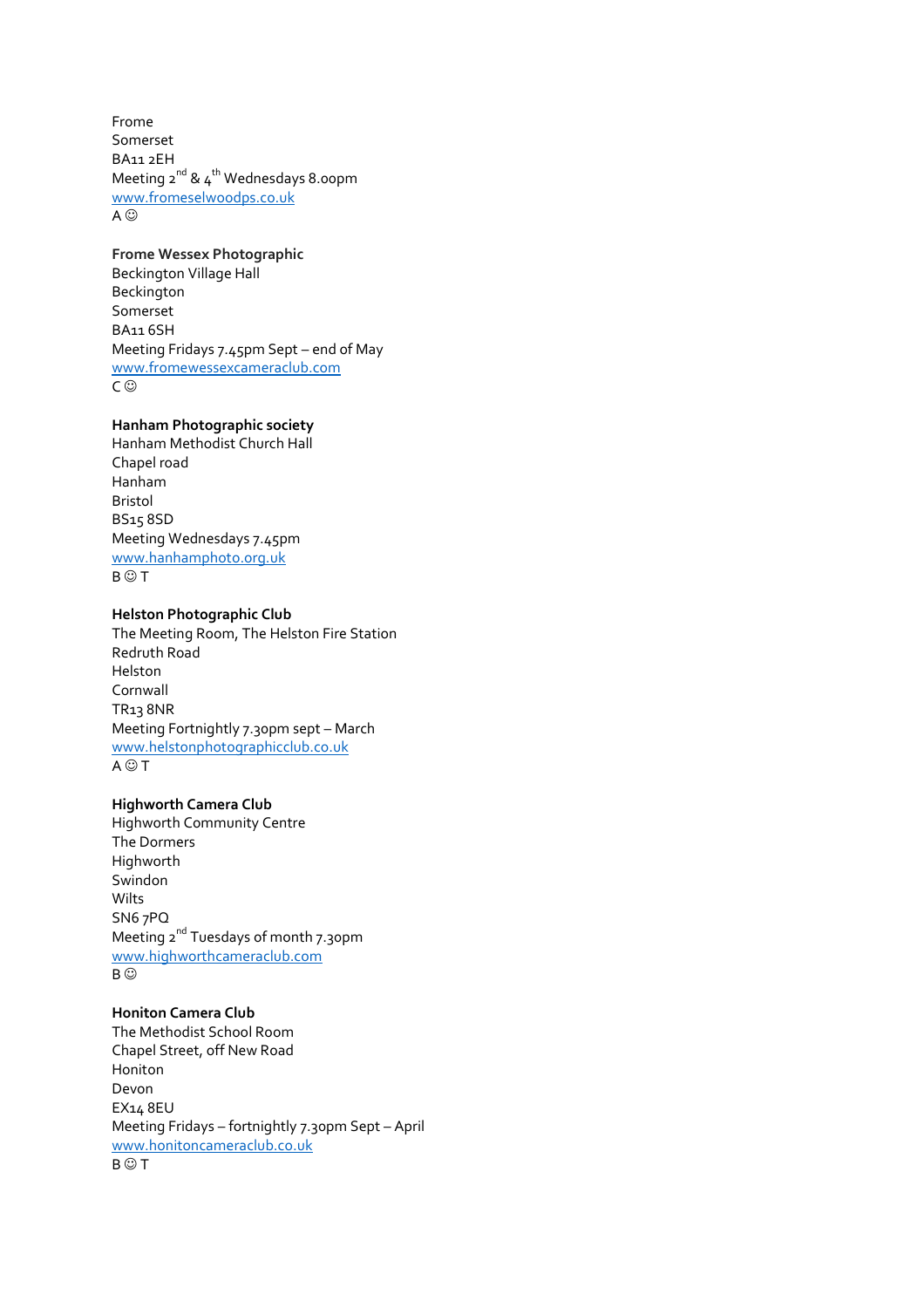#### **Ivybridge & District Camera Club**

Community Hall Jubilee Terrace Bittaford South Devon PL21 0DA Meeting  $2^{nd}$  &  $4^{th}$  Tuesdays Sept – June [www.ivybridgecameraclub.org](http://www.ivybridgecameraclub.org/)  $A \bigcirc T$ 

## **Keynsham Photographic Society**

The Fear Hall 1<sup>st</sup> Floor High Street Keynsham Bristol BS31 1DQ Meeting Wednesdays 7.30pm Sept – April [www.keynshamphotographicsociety.co.uk](http://www.keynshamphotographicsociety.co.uk/) A <sup>⊙</sup>

## **Kingsbridge & District Camera Club**

West Charleton Village hall Kingsgbridge on A379 Devon TQ7 2AF Meeting Thursdays 7.30pm Sept – April [www.kdcc.org.uk](http://www.kdcc.org.uk/)  $B \odot T$ 

# **Kingswood Photographic Society**

St Barnabas Church Hall Church Avenue Warmley Bristol BS30 5JJ Meeting Fridays 7.30pm [www.kingswoodps.co.uk](http://www.kingswoodps.co.uk/)  $C \odot T$ 

## **Lacock Positive Photography Club**

The Manor Room Lacock Village Hall East Street Lacock Wiltshire SN15 2LF Meeting Thursdays fortnightly 7 – 9pm Sept – June [www.lacockpositive.blogspot.com](http://www.lacockpositive.blogspot.com/) A  $\odot$ 

# **Launceston Camera Club**

The Tregadillett Community Centre Tregadillett Launceston Cornwall PL15 7EY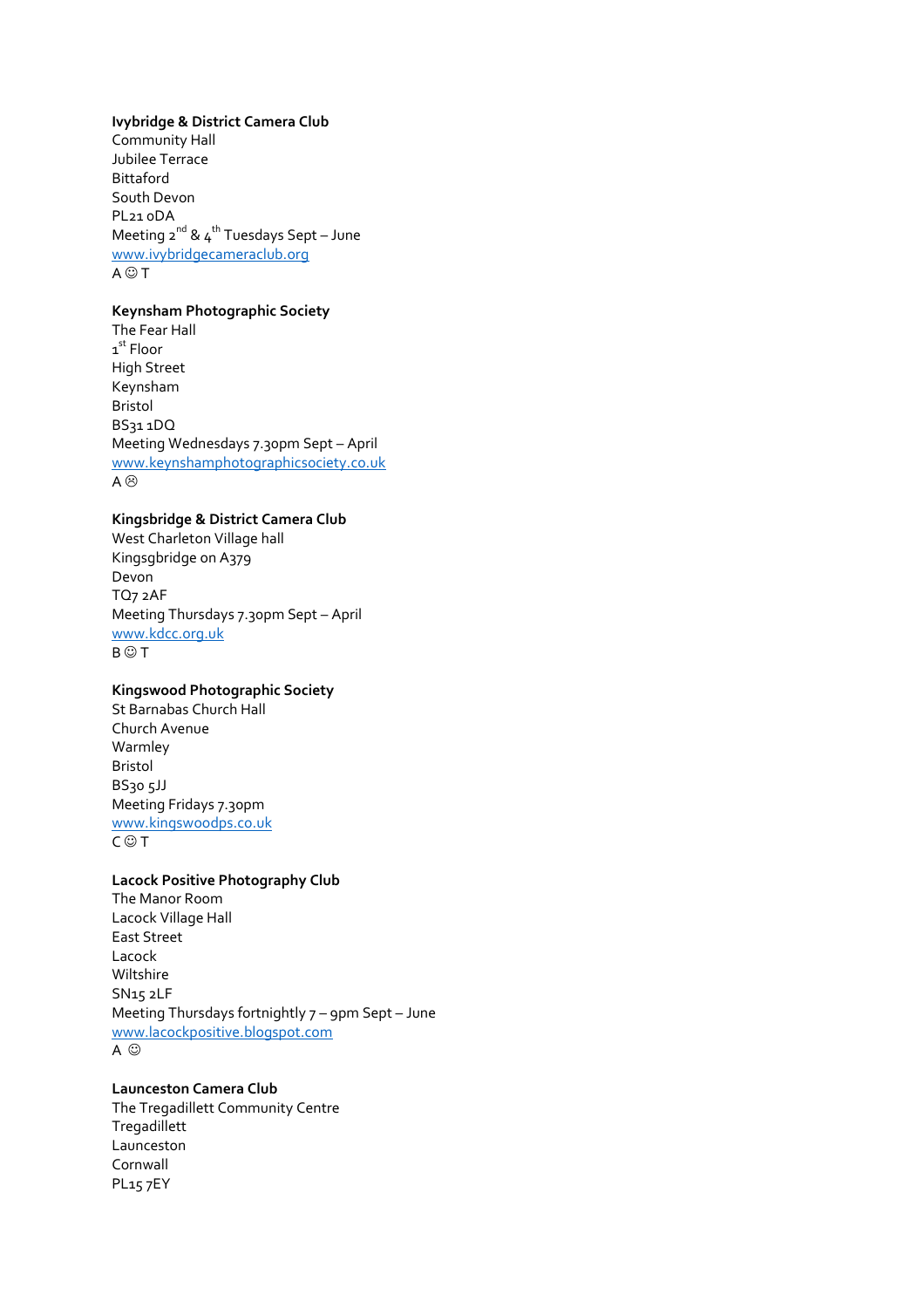Meeting Tuesdays 7.30pm Sept – April [www.launcestoncameraclub.co.uk](http://www.launcestoncameraclub.co.uk/)  $B \odot T$ 

# **Lincombe Barn Camera Club**

Downend Folk House Lincombe Barn Overdale Road Downend Bristol BS16 2RW Meeting Every 2<sup>nd</sup>, 4<sup>th</sup> & 5<sup>th</sup> Tuesdays 7.30pm [www.lincombebarncameraclub.co.uk](http://www.lincombebarncameraclub.co.uk/)  $A \odot T$ 

# **Liskeard & District Camera Club**

Echo Centre Barras Place Liskeard Cornwall PL14 6AY Meeting Tuesdays 7.30pm [www.liskeardcameraclub.org.uk](http://www.liskeardcameraclub.org.uk/)  $B$   $\odot$  T

### **Mid Somerset Camera Club**

The Pipers Inn Bath Road Ashcott Somerset TA7 9QL Meeting Tuesdays 7.30 for 7.45pm [www.midsomersetcameraclub.org.uk](http://www.midsomersetcameraclub.org.uk/)  $C \odot T$ 

### **Minehead & District Camera Club**

The Sainsbury Community Hall Sainsbury Road The Parks Minehead Somerset TA24 8JZ Meeting Alternate Mondays 7.15pm Oct – April [www.mineheadcameraclub.co.uk](http://www.mineheadcameraclub.co.uk/)  $A \odot T$ 

## **Newton Abbot Photographic Club**

Courtney Centre Kingsteignton Road Newton Abbot Devon TQ12 2QA Meeting Tuesdays 7.30pm Sept – May [www.newtonabbot-photoclub.org.uk](http://www.newtonabbot-photoclub.org.uk/) B  $\odot$ 

**Nomad Photo Group**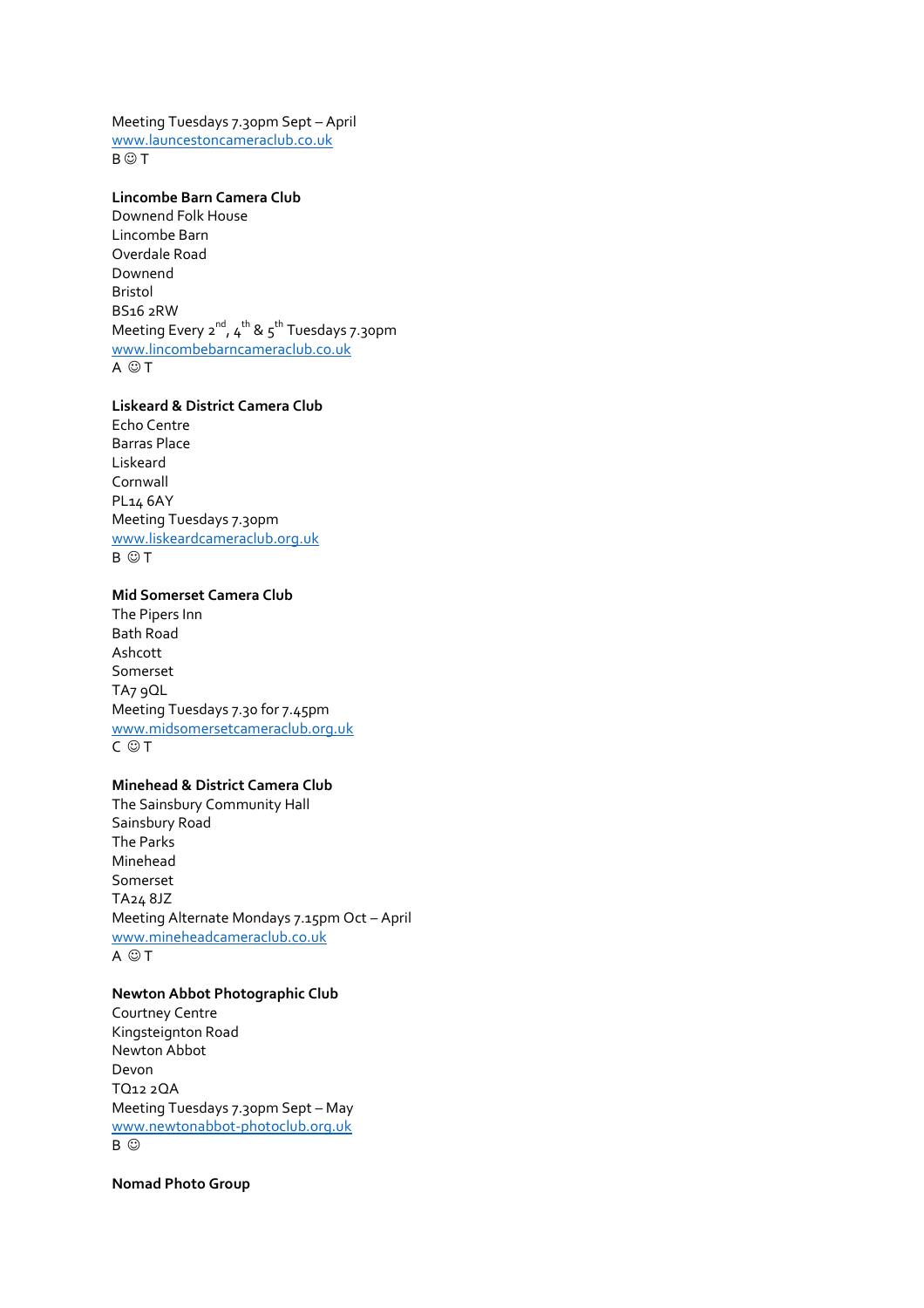Meeting in Members Homes Tuesdays 7.30pm [www.nomadphoto.uk](http://www.nomadphoto.uk/) A

**NonPareil**

Meeting in Members Homes Wednesdays – monthly A – variable

## **North West Bristol Camera Club**

St Monica's Trust Sommerville, Westbury Fields Bristol BS10 6TW Meeting Wednesdays 7.45pm <http://sites.google.com/site/northwestbristolcc> B ©

### **Norton Radstock Photographic Society**

United Services Club Stones Cross North Road Midsomer Norton Somerset BA3 2QB Meeting Thursdays 7.30pm [www.nrps.org.uk](http://www.nrps.org.uk/)  $A \otimes$ 

### **Okehampton Photographic Group**

The Ockment Centre North Street Okehampton Devon EX20 1AR Meeting: Alternate Mondays 7pm September to April [www.okehamptonphotographicgroup.org](http://www.okehamptoncameraclub.org/)  $A \oplus T$ 

# **Paignton Photographic Club**

Methodist Church Hall Palace Avenue Paignton Devon TQ3 3EQ Meeting Mondays 7.45pm Sept – May [www.ppcphotography.org.uk](http://www.ppcphotography.org.uk/)  $C \odot T$ 

## **Penryn Camera Club**

Penryn Football Club Facilities at Kernick Road, Penryn, TR10 9DG. Meeting Thursdays 7.30pm Sept – May plus Summer Programme [www.penryncameraclub.org.uk](http://www.penryncameraclub.org.uk/)  $A \bigcirc T$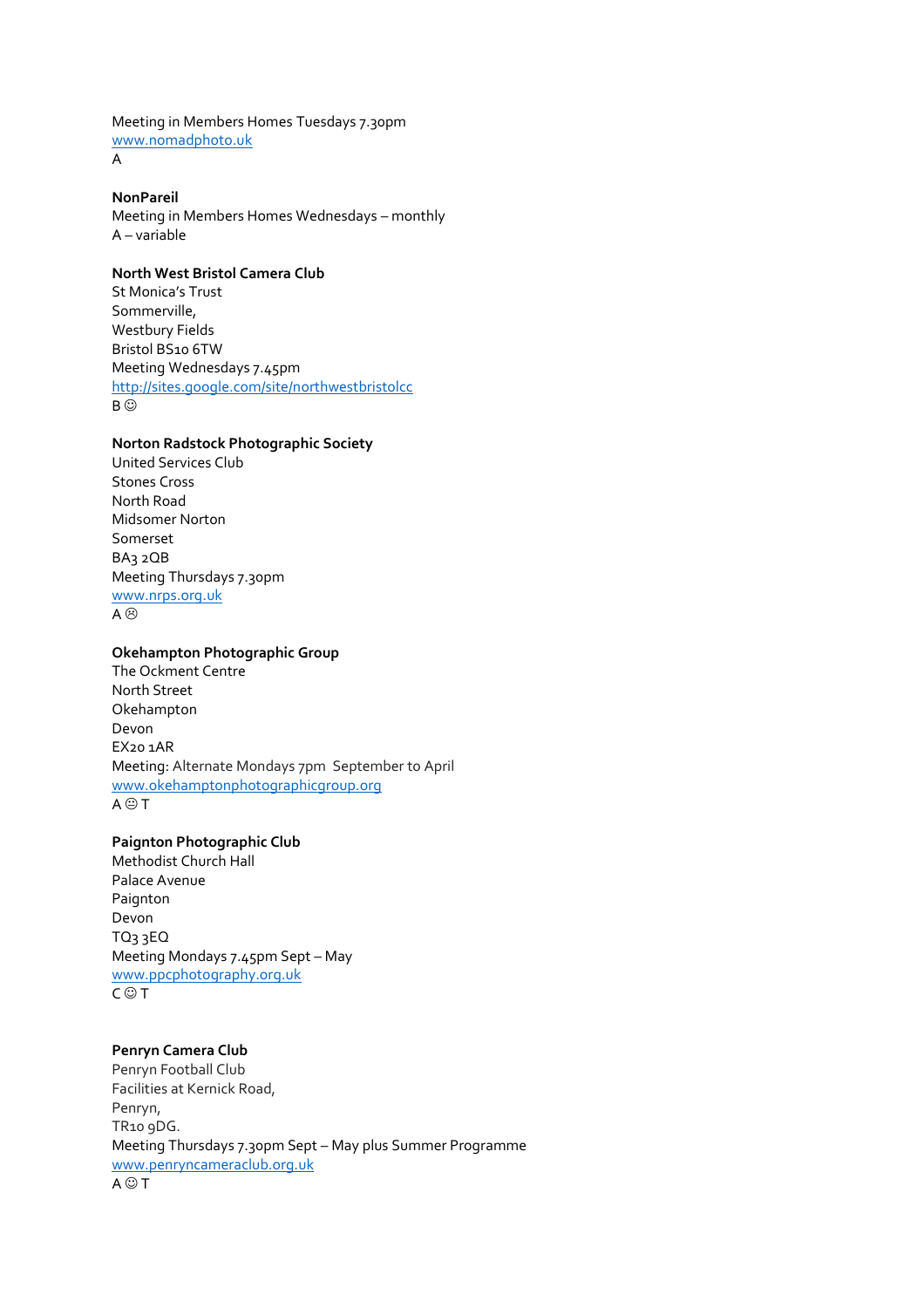#### **Penwith Photographic Group**

Ludgvan Community Centre (LCC) Jubilee Hall Fairfield Ludgvan Penzance TR20 8ES Meeting Thursdays 7.30pm [www.theppg.org.uk](http://www.theppg.org.uk/)  $B \odot T$ 

# **Phoenix Camera Club, Holsworthy**

The New Community Room Holsworthy Skills Centre Well Park Holsworthy Devon EX22 6JD Meeting 1<sup>st</sup> Monday every month 7.00pm [www.phoenixcameraclub.com](http://www.phoenixcameraclub.com/) B ©

### **Phoenix Group of Photographers**

West Monkton Jubilee Hall Monkton Heathfield Taunton Somerset TA2 8NE Meeting Mondays 7.30 [www.pgop.org.uk](http://www.pgop.org.uk/)  $C \odot T$ 

## **Photographers with Disabilities**

Room 4 Ridgway Community Association 244 Station Road Yate BS37 4AF Meeting - Various [www.photographerswithdisabilities.org](http://www.photographerswithdisabilities.org/)  $C \odot T$ 

### **Plymouth Camera Club**

Wolseley Community Resource Centre Wolseley Close Milehouse Plymouth PL2 3BY Meeting Thursdays 7.30pm Sept – May [www.plymouthcameraclub.co.uk](http://www.plymouthcameraclub.co.uk/) B ©

## **Plymouth & District Photography Club**

Kings Tamerton Community Centre Trevithick Road Kings Tamerton Plymouth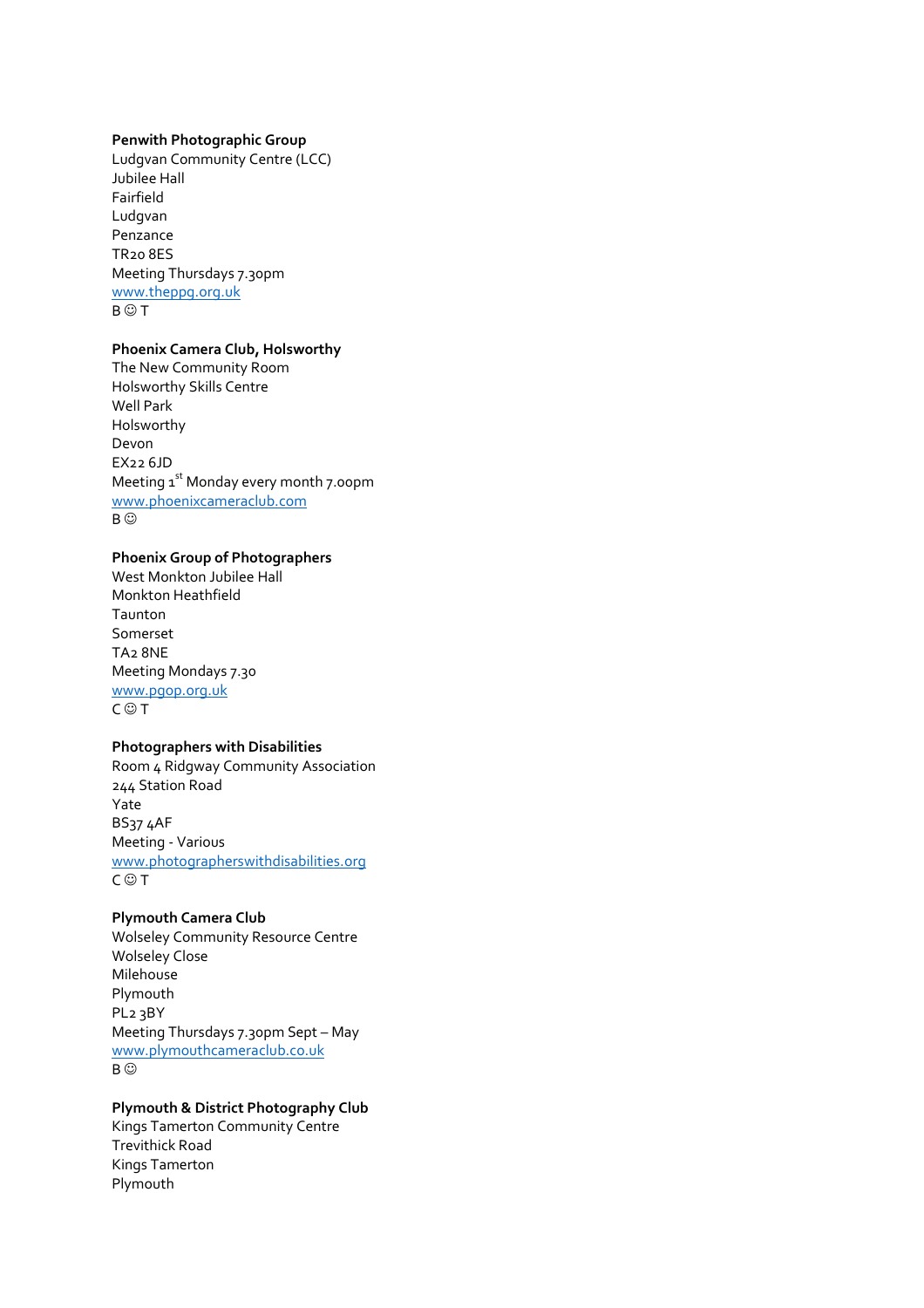PL5 2BU Meeting Wednesdays 7-9.30pm Sept – June <http://pdpclub.wixsite.com/website-1> B ©

## **Plymstock Camera Club**

Plymstock United Church Hall Plymstock Road Plymstock Pl9 7PB Meeting Tuesdays 7.45pm Sept – April [www.plymstockcameraclub.co.uk](http://www.plymstockcameraclub.co.uk/)  $B \odot T$ 

### **The Portfolio Group**

Cardinal Newman Houser Wonford Road Exeter Devon EX2 4PF Meeting 1st Tuesday every month 7.00pm  $B \odot T$ 

# **Portishead Camera Club**

The Redcliffe Bay Hall Newhaven Road Portishead Bristol BS20 8LH Meeting Thursdays 7.30pm Sept – May [www.portisheadcameraclub.org.uk](http://www.portisheadcameraclub.org.uk/)  $B \odot T$ 

## **Portland Camera Club**

The St George's Centre Reforne Portland Dorset DT5 2AN Meeting Alternate Wednesdays 7.30pm Sept – June [www.portlandcameraclub.com](http://www.portlandcameraclub.com/) B  $\odot$ 

## **Preston Photographic Club (Paignton)**

Jasmyn House 1 Midvale Road Paignton Devon TQ4 5BD Meeting 1<sup>st</sup> Wednesdays of month 7.30pm [www.prestonphotographic.co.uk](http://www.prestonphotographic.co.uk/)  $B \circledcirc$ 

**Punctum Photographic** Meeting in Members Homes Fridays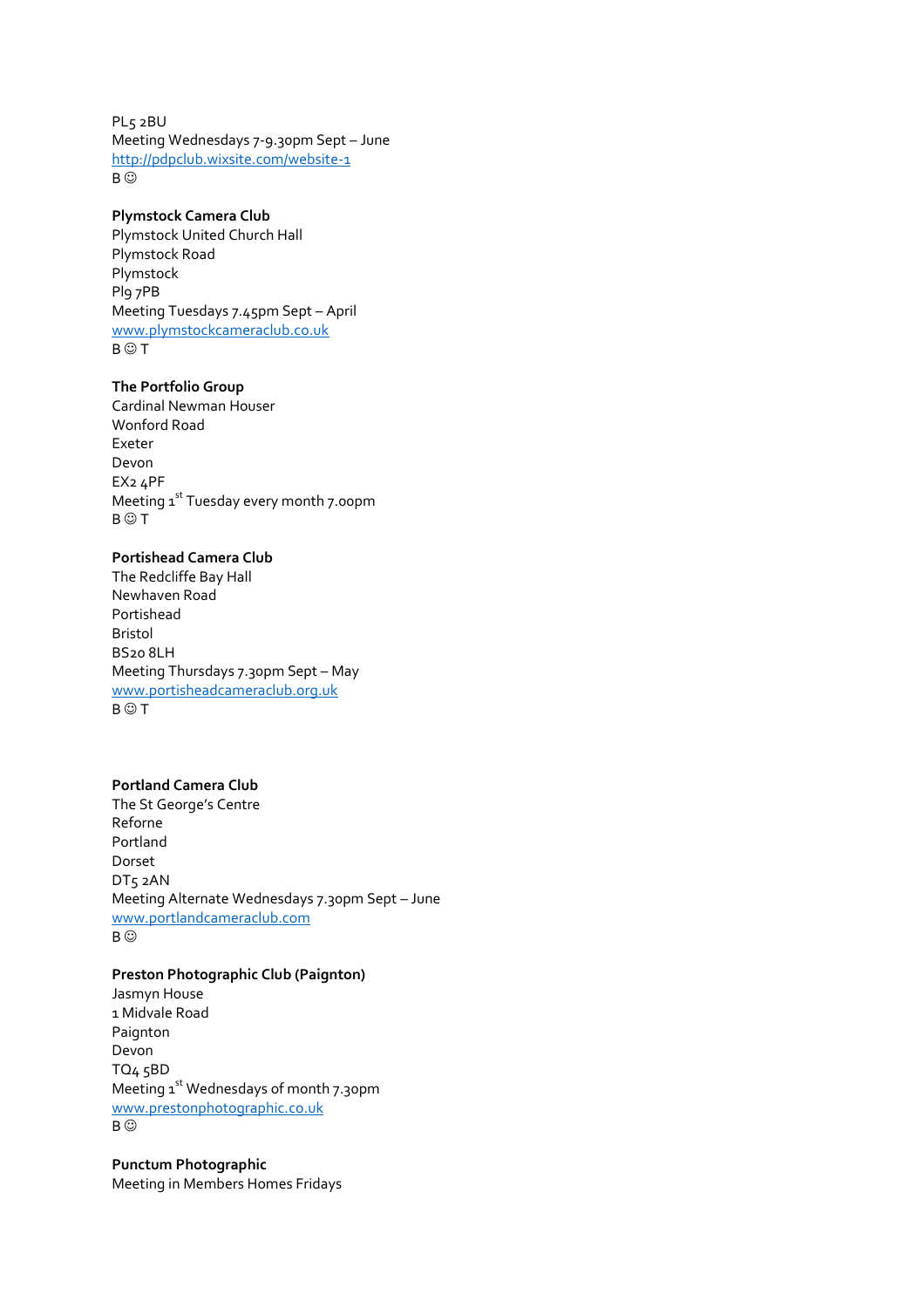A  $\odot$ 

## **Reflex camera Club**

Wicklea Academy Wick Road St Anne's Bristol BS4 4HR Meeting Thursdays 7.30pm [www.reflexcameraclub.co.uk](http://www.reflexcameraclub.co.uk/)  $C \odot T$ 

## **Resound Camera Club**

Resound Community Centre Blackhorse Road Mangotsfield Bristol South Gloucestershire BS16 9BP Meeting Alternate Thursdays 7.30 – 9.30pm [www.resoundcameraclub.com](http://www.resoundcameraclub.com/) A  $\odot$ 

### **Royal Wootton Bassett Camera Club**

The Angel Hotel Ballroom 47 High Street Royal Wootton Bassett Wiltshire SN4 7AQ Meeting  $1^{st}$  &  $3^{rd}$  Tuesdays 7.30pm Sept – June [www.woottonbassettcameraclub.org.uk](http://www.woottonbassettcameraclub.org.uk/)  $B \odot T$ 

# **Saltash & District Camera Club**

Ashtorre Rock Community Centre Old Ferry Road Waterside Saltash PL12 4GT Meeting Mondays 7.30pm [www.saltashcameraclub.co.uk](http://www.saltashcameraclub.co.uk/) B ©

# **Sedgemoor Camera Club**

Haygrove School Durleigh Road Bridgwater Somerset TA6 7HW Meeting Wednesdays 7.30 – 10.00pm Sept – June [www.sedgemoorcc.org.uk](http://www.sedgemoorcc.org.uk/)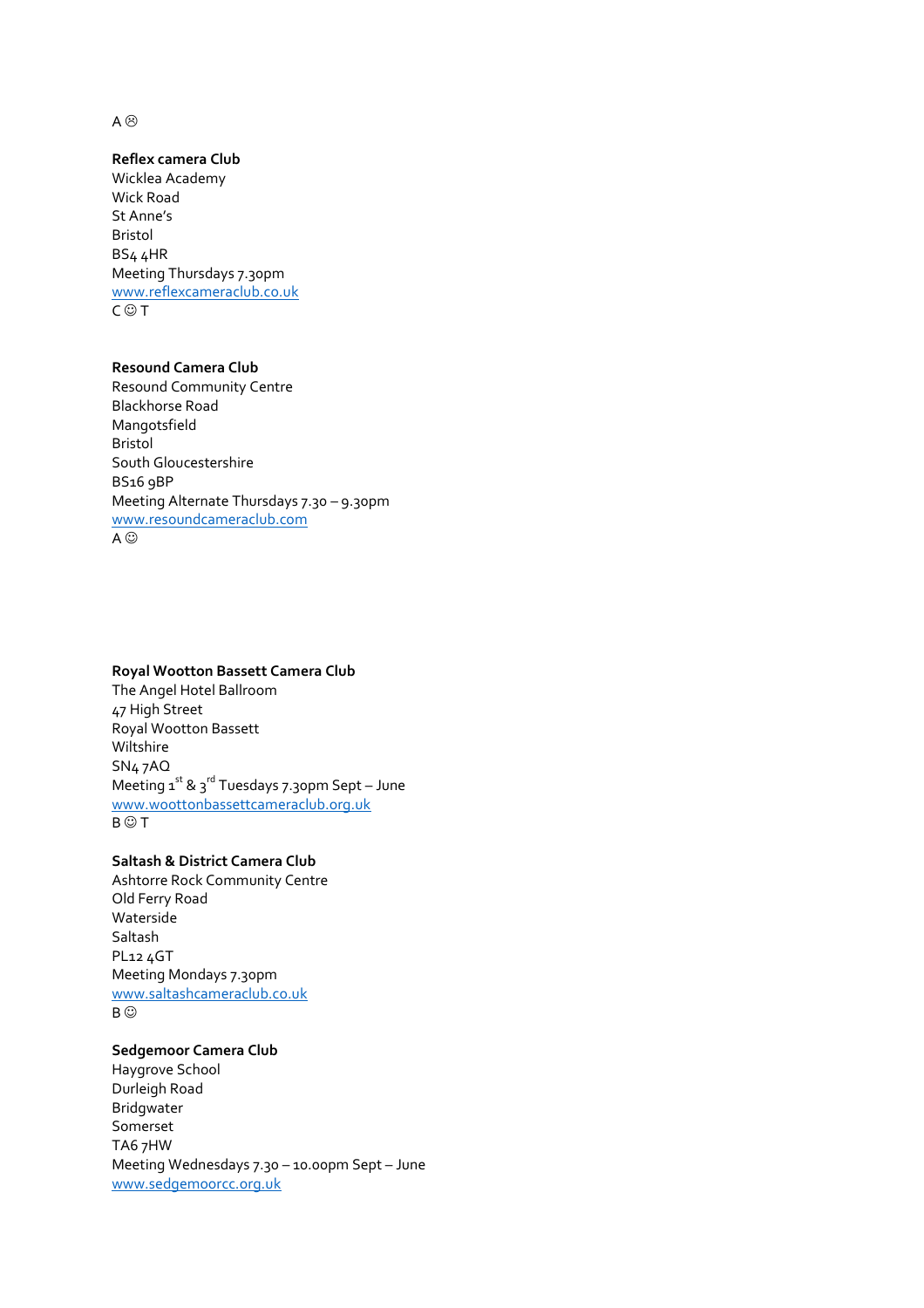A  $\odot$ 

## **Shaftesbury Camera Club**

The Royal British Legion Hall Copper Street Shaftesbury Dorset SP7 8PD Meeting  $2^{nd}$  &  $4^{th}$  Thursdays Sept – May [www.shaftesburycameraclub.org.uk](http://www.shaftesburycameraclub.org.uk/)  $B \odot T$ 

### **Sherborne Bradford Abbas Camera Club**

The Village Hall Bradford Abbas Dorset DT9 6RE Meeting  $2^{nd}$  &  $4^{th}$  Tuesdays 7.00pm [www.sbacameraclub.co.uk](http://www.sbacameraclub.co.uk/) B ©

#### **Sidmouth Photographic Club**

All Saints Church All Saints Road Sidmouth Devon EX10 8ES Meeting Wednesdays 7.30pm Sept – May [www.sidmouthphotoclub.co.uk](http://www.sidmouthphotoclub.co.uk/)  $B \odot T$ 

# **Sodbury & Yate Photographic Club**

The Watkins Room The Old Grammer School High Street Chipping sodbury Bristol BS37 6AH Meeting Mondays 7.30 – 9.30pm [www.sypc.org.uk](http://www.sypc.org.uk/) B ©

### **South Petherton Photographic Society**

Methodist Church Hall Palmer Street South Petherton Somerset TA13 5DD Meeting 1st Wednesdays 7.30pm [www.southpethertonphotoclub.org.uk](http://www.southpethertonphotoclub.org.uk/)  $B \odot T$ 

### **St Agnes Photographic Society**

The Miners and Mechanical Institute Vicarage Road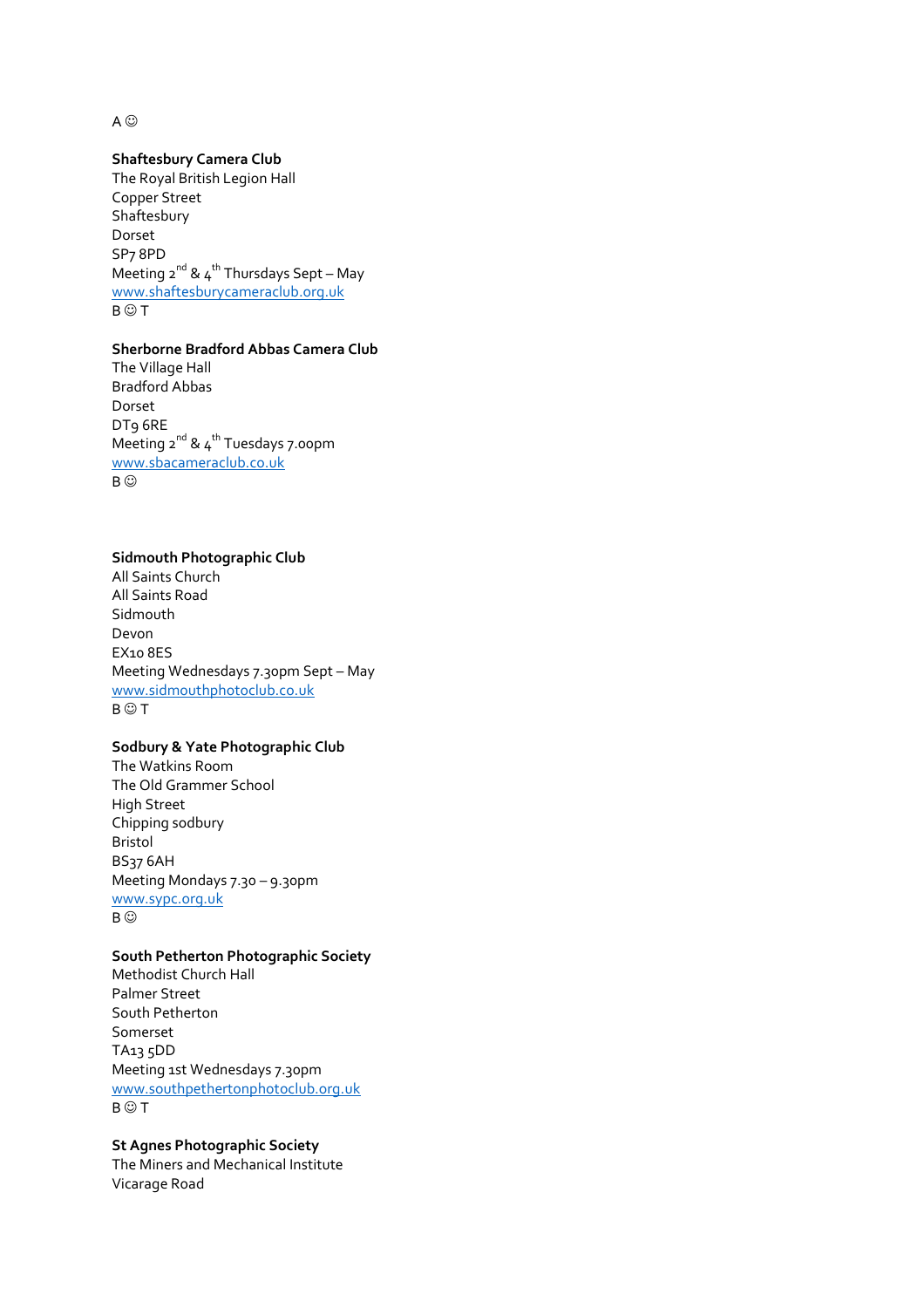St Agnes Cornwall TR5 0TL Meeting 2<sup>nd</sup> Tuesdays 7.30pm [www.stagnesphotoclub.co.uk](http://www.stagnesphotoclub.co.uk/)  $B \odot T$ 

# **St Austell Camera Club**

St Johns Methodist Hall St Austell Cornwall PL25 5AE Meeting Thursdays 7.30pm Sept – end of May [www.staustellcameraclub.co.uk](http://www.staustellcameraclub.co.uk/)  $B \odot T$ 

# **St Ives Camera Club**

St Anta Church Hall Porthrepta road Carbis Bay Cornwall TR26 2LT Meeting Mondays 7.30pm Sept – April [www.stivescameraclub.co.uk](http://www.stivescameraclub.co.uk/) A ⓒ

# **Stroud Camera Club**

Cotswold Bowls Club Golden Jubilee Way Dudbridge Stroud GL5 3HQ Meeting Thursdays 7.30pm Sept – early May [www.stroudcameraclub.co.uk](http://www.stroudcameraclub.co.uk/) C ⓒ

# **Swindon Photographic Society**

Western Community Centre Somerset Road Rodbourne Swindon SN2 1NF Meeting Thursdays 7.30pm Sept – May [www.swindonphotosoc.org.uk](http://www.swindonphotosoc.org.uk/)  $C \odot T$ 

**Taunton Camera Club** United Reformed Church Top of Paul street Taunton TA<sub>13</sub>PF Meeting Mondays 7.30 pm [www.tauntoncameraclub.org.uk](http://www.tauntoncameraclub.org.uk/) C ⓒ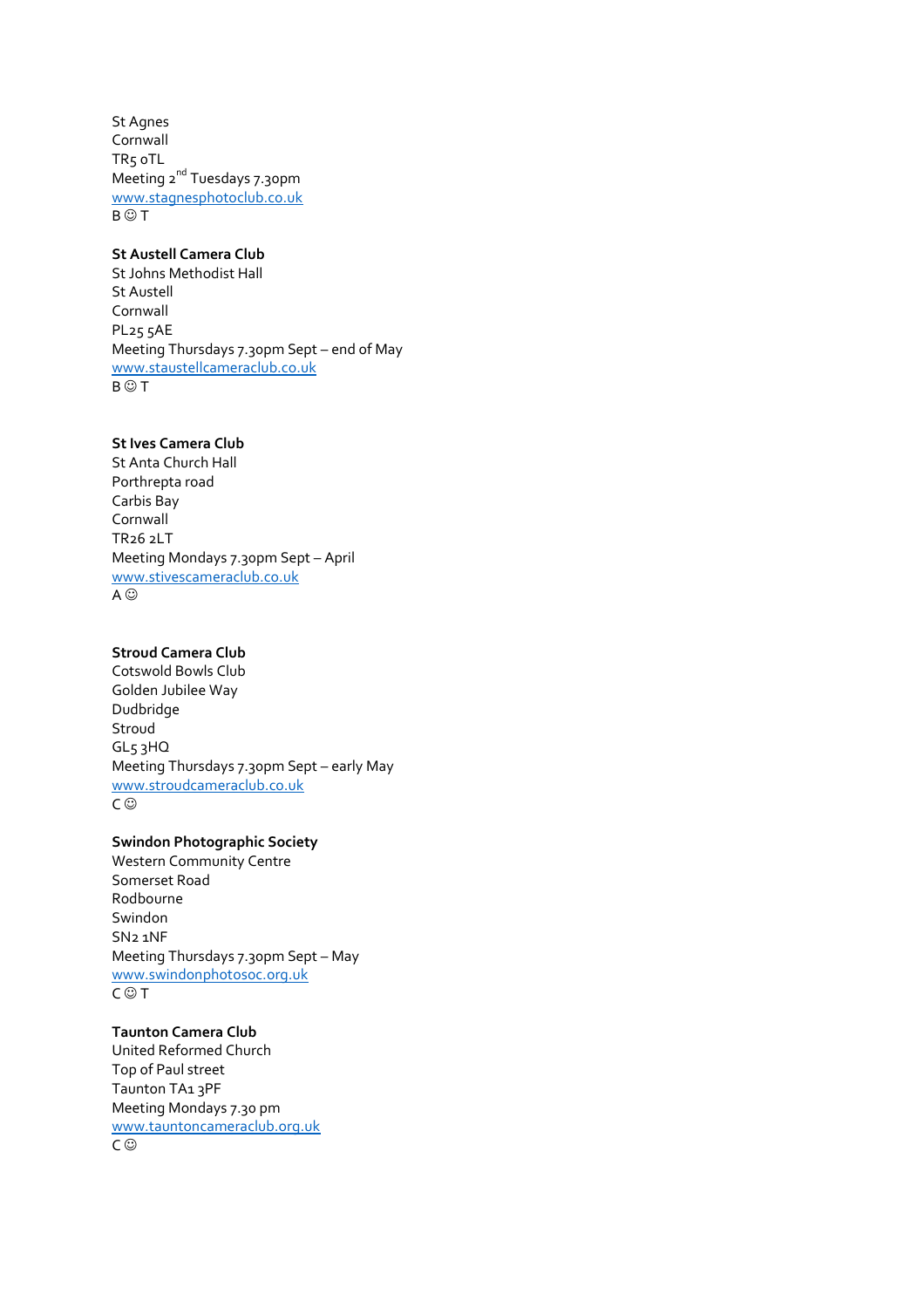### **Tavistock Photography Club**

The United Reformed Church Russell Street Tavistock Devon PL19 8BD Meeting Alternate Wednesdays 7.30pm Sept – June [www.tavistockphotographyclub.com](http://www.tavistockphotographyclub.com/)  $B \odot T$ 

# **Tetbury Camera Club**

The Priory Inn Hotel London Road **Tetbury** Gloucestershire GL8 8JJ Meeting Tuesdays 7.30pm Sept – May [www.tetburycameraclub.org.uk](http://www.tetburycameraclub.org.uk/) A  $\odot$ 

# **Thornbury Camera Club**

Turnberries Community Centre Bath Road Thornbury Bristol BS35 2BB Meeting Mondays 7.30 pm [www.thornburycameraclub.co.uk](http://www.thornburycameraclub.co.uk/) C <sup>©</sup>

## **Tiverton & Heathcoat Photographic Club**

Old Heathcoat School Community Centre 81 King Street Tiverton Devon EX16 5JJ Meeting Mondays 7.30pm Sept – May [www.thpc.wordpress.com](http://www.thpc.wordpress.com/) B ©

# **Torbay Photographic Society**

The Church Hall St Martins Church Barton Hill Road Torquay Devon TQ2 8JA Meeting Wednesdays 7.30pm Sept – May [www.torbayphotosociety.com](http://www.torbayphotosociety.com/) B <sup>©</sup>

## **Trowbridge Camera Club**

St Thomas's Church Hall Timbrell Street **Trowbridge**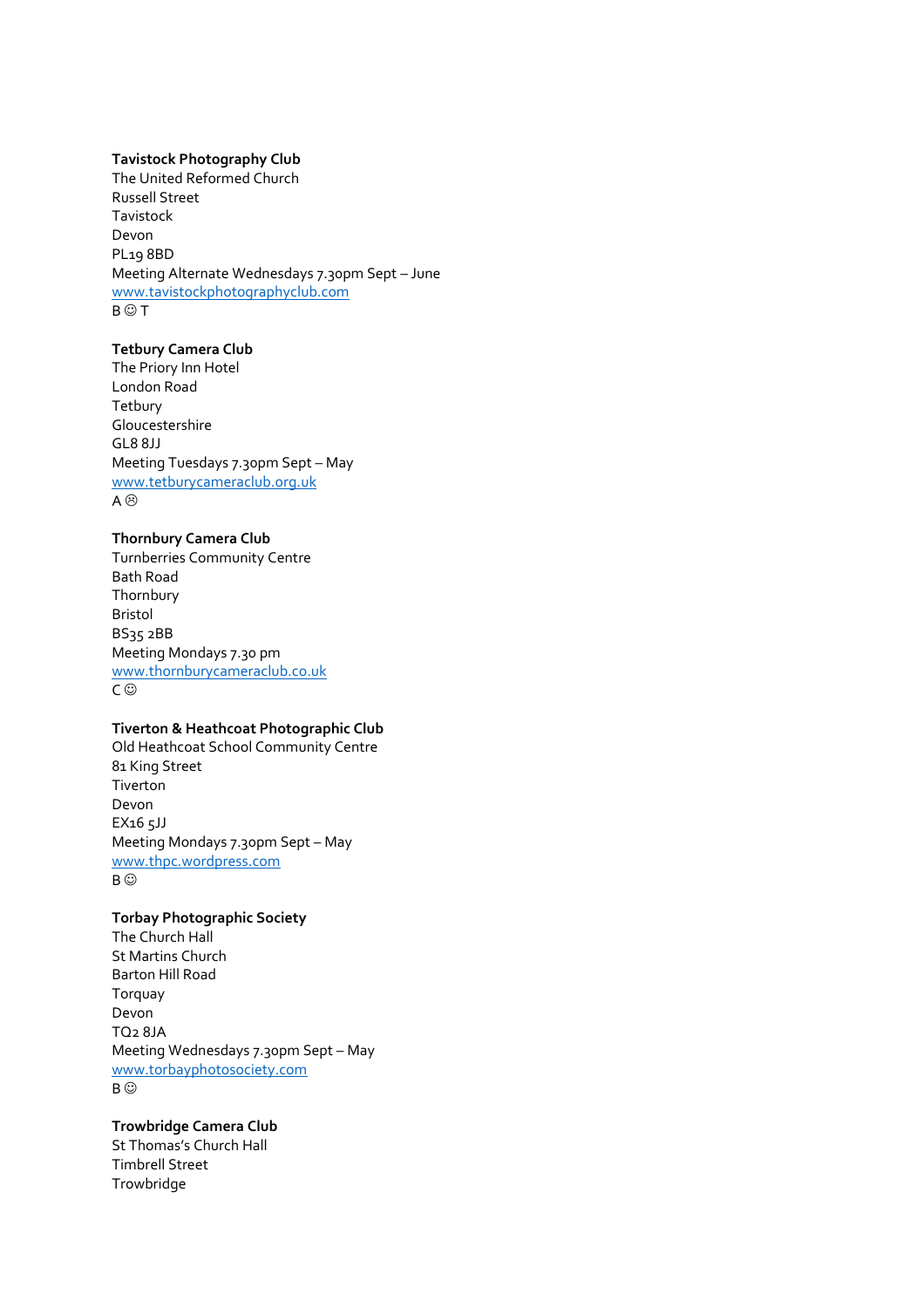Wilts BA14 8PN Meeting Thursdays 7.30pm <https://croscom.co.uk/wp/>  $B \odot T$ 

# **Truro Camera Club**

Carnon Downs Village Hall Carnon Downs Truro Cornwall TR3 6GH Meeting Mondays 7.30pm Sept – May [www.Trurocameraclub.org.uk](http://www.trurocameraclub.org.uk/) B ©

### **Tyndale Photography Club**

The Village Hall Innocks Estate North Nibley Dursley Gloucestershire GL11 6DP Meeting Thursdays 7.30pm Oct – April [www.tyndalephoto.org](http://www.tyndalephoto.org/) B ©

## **Wadebridge & District Camera Club**

The Goods Shed Gallery Southern Way Wadebridge Cornwall PL27 7BX Meeting Wednesdays 7.30pm sept – May [www.wadebridgecameraclub.co.uk](http://www.wadebridgecameraclub.co.uk/) B ©

# **Warminster Camera Club**

Warminster Park Community Centre Weymouth Street Warminster Wiltshire BA12 9NP Meeting Tuesdays 7.30pm [www.warminstercameraclub.co.uk](http://www.warminstercameraclub.co.uk/)  $B \odot T$ 

# **Wellington & District Camera Club**

Lecture Room New Science Block Wellington School (off Bulford Road) Wellington Somerset TA21 8NT Meeting Wednesdays 7.30pm